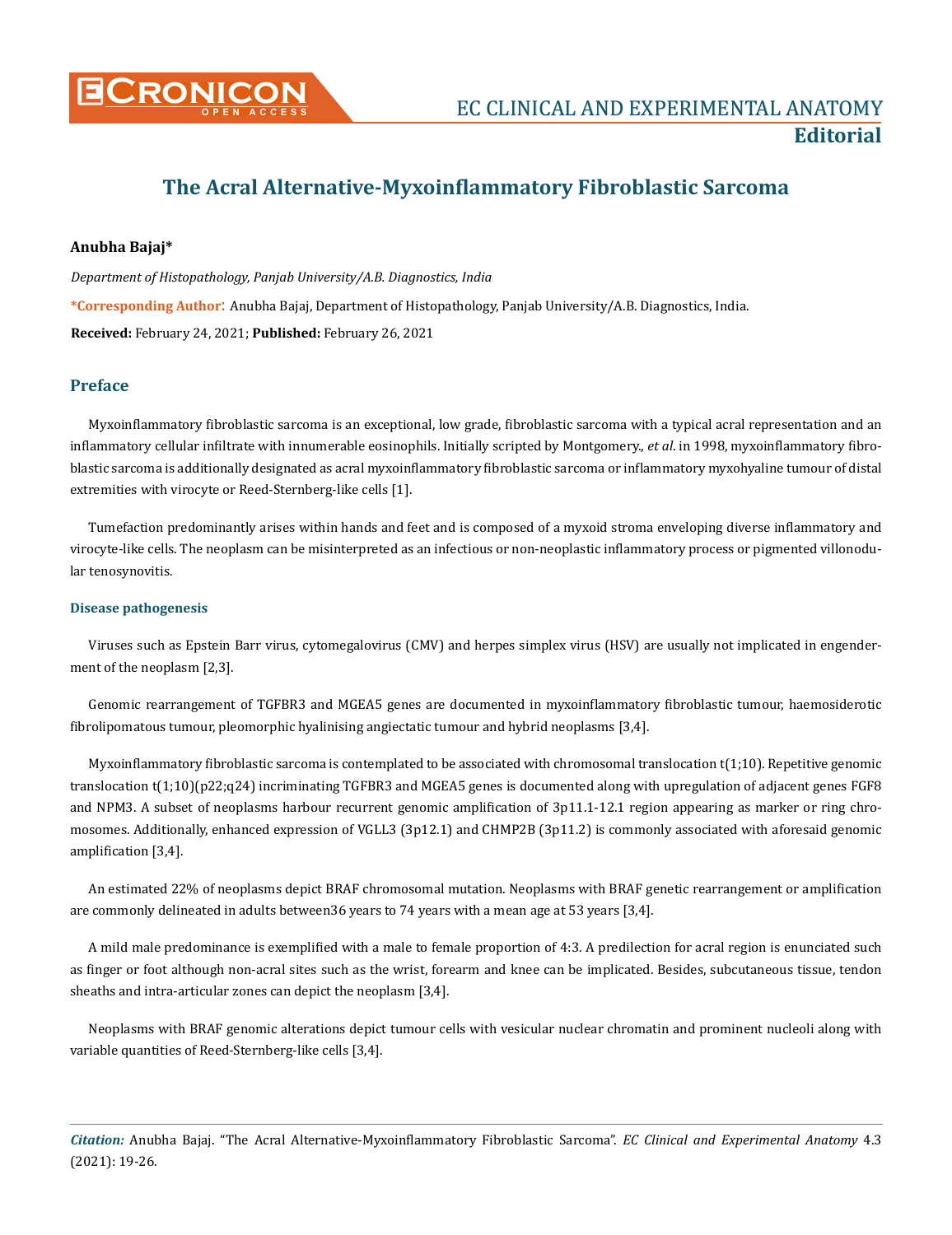Neoplasms with TGFBR3 or MGEA5 chromosomal rearrangements display diverse patterns of nuclear chromatin such as vesicular, fine or hyperchromatic. Also, Reed-Sternberg-like cells may be minimal. Tumefaction may exhibit fascicles of elongated, spindle-shaped cells admixed with the typical tumour pattern [3,4].

Tumours with BRAF alterations are common within upper extremities whereas neoplasms with TGFBR3 and MGEA5 genetic rearrangements are frequent within lower extremities [3,4].

#### **Disease characteristics**

Majority of neoplasms are situated within the subcutaneous tissue and tumefaction may extensively infiltrate superficial and deepseated soft tissue. Typically, the neoplasm appears as a singular, lobulated nodule or multiple, poorly demarcated tumour nodules admixed with fibro-connective tissue septa. Tumefaction is enmeshed within subcutaneous adipose tissue, fascial planes or tendon sheaths. Neoplasm may incriminate the dermis or infiltrate skeletal muscle [5,6].

Acral sites as the distal extremities, hands or feet are incriminated in a majority (77%) of instances. A subset of lesions may arise within axial sites. The neoplasm is observed in adults with a mean age of disease emergence at 48 years [5,6].

Tumour cells depict complex and heterogeneous karyotypes along with foci of cellular aneuploidy, ring chromosomes, genetic translocation t(2;6) and t(1;10)(p22;q24) with consequent genomic rearrangements of TGFBR3 and MGEA5 genes [5,6].

### **Clinical elucidation**

The neoplasm manifests as a gradually progressive, solitary nodule situated at acral sites such as base of finger or wrist with minimal infiltration into abutting soft tissue or emerges as a multinodular mass [5,6].

The neoplasm is associated with an indolent clinical course, a significant delay in tumour discernment prior to excision, enhanced possibility of localized tumour reoccurrence and absent distant metastases [5,6].

#### **Histological elucidation**

Fragments of the tumefaction are firm, rubbery, nodular or lobulated and appear grey, light tan or yellow pink. Tumour magnitude varies from 0.5 centimetre to 15 centimetres with mean diameter of 3.2 centimetres and median diameter of 2.4 centimetres. Focal necrosis and cyst formation may be discerned.

Grossly, multiple nodules of a poorly demarcated, miniature neoplasm is observed which frequently incriminates joints and tendons. Cut surface is gelatinous, mucoid, whitish or grey/white with myxoid areas and foci of fibrosis [5,6].

On cytological examination, spindle-shaped, epithelioid, lipoblast-like and ganglion-like cells are observed entangled within a myxoid stroma and a prominent infiltrate of inflammatory cells such as neutrophils, lymphocytes, histiocytes and eosinophils [5,6].

On microscopy, majority (75%) of instances display a stromal matrix composed of fibro-sclerotic stroma intermingled with miniature, mucin-rich pools. Myxoid zone is enlarged and segregated by bands of fibro-sclerotic tissue or traversed by bulbous, hyalinised, fibroconnective tissue septa. Foci of abundant vascular articulations, akin to granulation tissue are observed [6,7].

Tumour cellularity and composition is variable and neoplasms may be minimally, moderately or extensively cellular. Alternating solid and myxoid tumour foci with a prominent inflammatory infiltrate and Reed-Sternberg-like cells with macro-nucleoli are admixed with plump, spindle shaped or epithelioid tumour cells [6,7].

*Citation:* Anubha Bajaj. "The Acral Alternative-Myxoinflammatory Fibroblastic Sarcoma". *EC Clinical and Experimental Anatomy* 4.3 (2021): 19-26.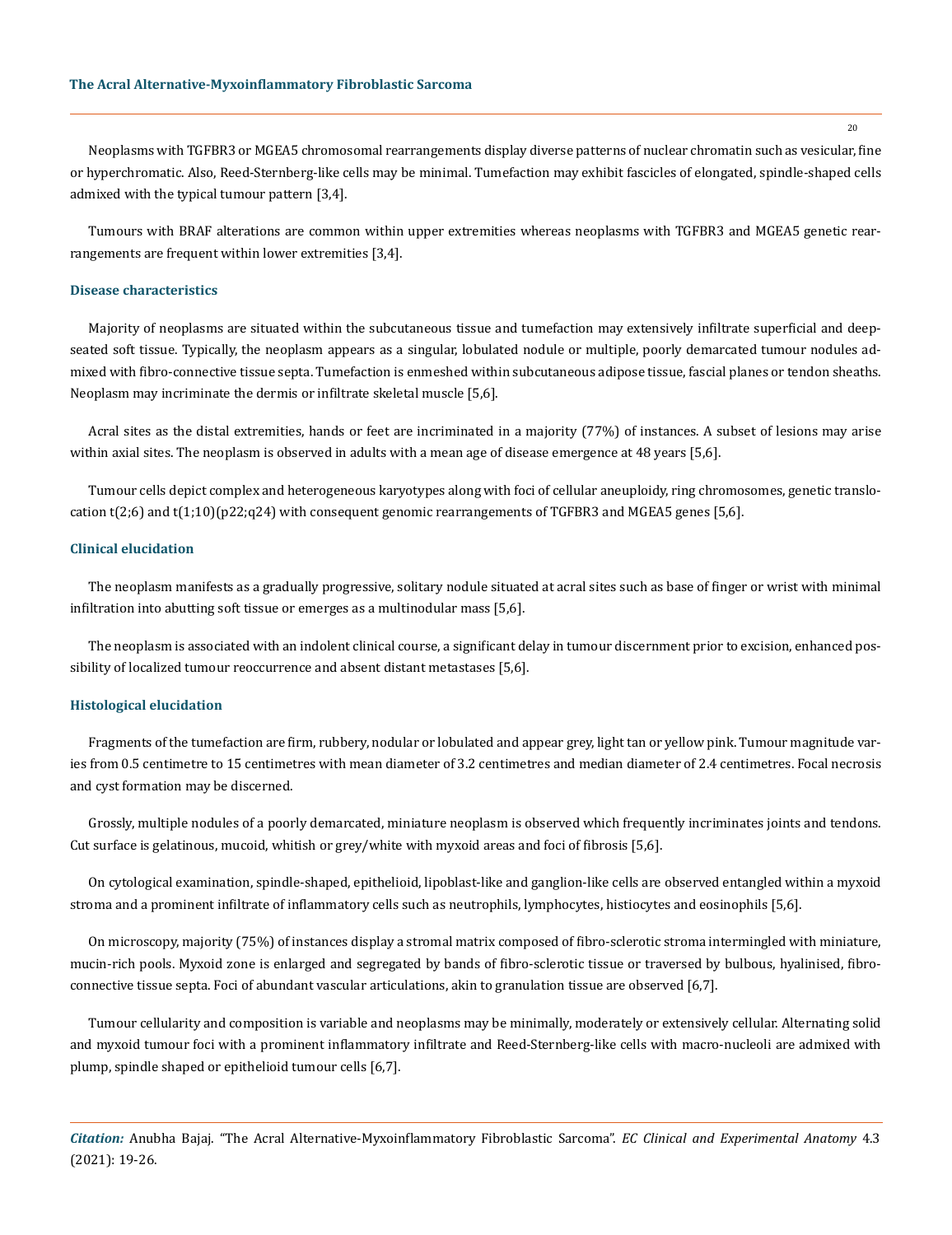#### **The Acral Alternative-Myxoinflammatory Fibroblastic Sarcoma**

Tumour is composed of plump, spindle-shaped cells with fibrillary cytoplasm or epithelioid, histiocyte-like cells with enlarged, vesicular nuclei, peripheral nuclear chromatin and distinct, eosinophilic nucleoli. Intra-nuclear cytoplasmic inclusions are significant. Histiocytoid or epithelioid tumour cells demonstrate plump vesicular nuclei, distinct nucleoli and variable eosinophilic cytoplasm [6,7].

The nodular tumefaction depicts a mildly infiltrative tumour perimeter invading into adjacent subcutaneous adipose tissue and dermis although abutting skeletal muscle is infrequently involved. Tumour is predominantly constituted of acute and chronic inflammatory cells comprised by solid sheets of histiocytoid or epithelioid cells with vesicular chromatin and prominent nucleoli [6,7].

Inflammatory cells such as lymphocytes and plasma cells with occasional lymphoid aggregates are evenly disseminated within the tumour cells. A focal, extra-cellular myxoid matrix is admixed with solid areas. Characteristic Reed-Sternberg-like tumour cells with macronucleoli are commingled with sheets of histiocytoid cells, an intense infiltrate of inflammatory cells and myxoid areas. Enlarged tumour cells with smudgy chromatin and foci of emperipolesis are observed [7].

The neoplasm is multinodular, inadequately circumscribed and is composed of a polymorphous inflammatory component intermingled with varying proportions of fibrosis, stromal hyalinization and myxoid stroma. Inflammatory infiltrate is variable and is constituted by lymphocytes, plasma cells, eosinophils, neutrophils and histiocytes. Tumour foci may recapitulate malignant fibrous histiocytoma [6,7].

Prominent foci of myxoid alteration are observed. Proportion of myxoid zone is variable and may arise as focal myxoid area within a predominantly solid tumefaction, multiple myxoid nodules or diffuse myxoid stroma in combination with or absence of intense vascularity. Preponderantly, the myxoid component is incorporated with singular and disseminated tumour cells. However, a cord-like or reticular tumour pattern may also be discerned. Collagenous stroma may be prominent and appears intermixed with the myxoid areas [6,7].

Significant nuclear pleomorphism or absence of myxoid areas can be observed.

Tumour cells are denominated by enlarged, atypical fibroblastic cells. Few tumour cells display macro-nucleoli and simulate Reed-Sternberg-like cells. Epithelioid tumour cells are imbued with abundant, eosinophilic cytoplasm and an enlarged nucleus. The nucleus may be incorporated with a viral inclusion body-like nucleolus or smudged heterochromatin. Multi-vacuolated fibroblasts are imbued with mucoid or myxoid substance and are designated as pseudo-lipoblasts, a few of which display enlarged nuclei and nucleoli. Characteristic, atypical ganglion-like cells can be absent or obscured by an intense inflammatory infiltrate. Foci of coagulative necrosis are discerned [6,7].

Lympho-plasmacytic inflammatory infiltrate may be intense, organized into discrete follicles, circumscribe vascular articulations, accumulate at tumour periphery or infiltrate cellular aggregates [6,7].

Neutrophils may configure a micro-abscess, eosinophils can be preponderant, histiocytes may articulate multinucleated cells simulating osteoclasts, clusters or sheets of xanthomatous histiocytes and Touton-like giant cells may be discerned. Emperipolesis of neutrophilic inflammatory cells is occasionally observed. Hemosiderin deposition can be considerable and fibrin deposits are documented. Hemosiderin-laden macrophages are scattered in a perivascular distribution [6,7].

Mitotic activity can be absent or vary from one to five mitosis per 10 high power fields. Atypical mitosis may be encountered [7].

On ultrastructural examination, tumour cells are represented by fibroblastic cells with abundant rough endoplasmic reticulum, mitochondria and intermediate filaments [6,7].

Lipoblast- like cells delineate cytoplasmic pseudo-inclusions with extra-cellular mucin [6,7].

*Citation:* Anubha Bajaj. "The Acral Alternative-Myxoinflammatory Fibroblastic Sarcoma". *EC Clinical and Experimental Anatomy* 4.3 (2021): 19-26.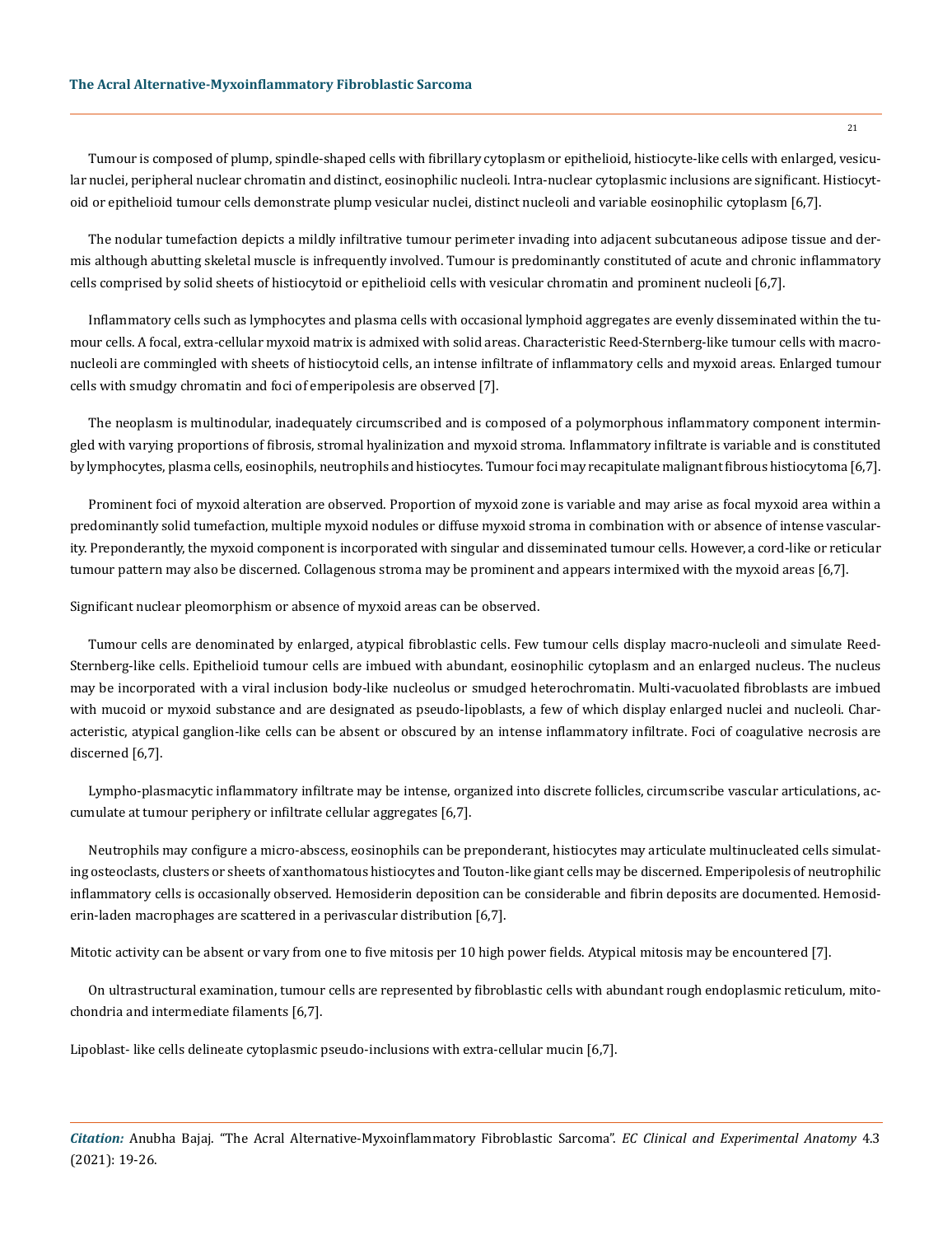## **Immune histochemical elucidation**

Tumour cells are variably immune reactive to CD34, CD68, CD163, CD117, vimentin, epithelial membrane antigen (EMA) and epidermal growth factor receptor (EGFR). Proliferative index Ki-67 is minimal [3,4].

Tumour cells with macro-nucleoli are immune non reactive to CD15, CD30 and CD45. Genetic rearrangements of TGFBR3 or MGEA5 can be observed [3,4].

## **Differential diagnosis**

Myxoinflammatory fibroblastic sarcoma requires a segregation from diverse conditions such as:

- Extranodal Hodgkin lymphoma is a condition which is accompanied by generalized lymph node enlargement. Reed-Sternberg cells are engendered from and admixed with lymphoid cells. Reed- Sternberg cells are immune reactive to CD15 and CD30. Neutrophils are uncommon. An absence of giant cells, lipoblast-like cells and myxoid areas is discerned [8,9].
- Pigmented villonodular tenosynovitis is additionally denominated as tenosynovial giant cell tumour. Tumefaction is frequently discerned within the knee joint of young females. Subsynovial nodules are composed of cells incorporated with abundant cytoplasm and pale-staining nuclei. Tumour cells are admixed with multinucleated giant cells, foamy macrophages and haemosiderin-laden macrophages [8,9].
- Haemosiderotic fibrohistiocytic lipomatous tumour is a neoplasm composed of bland, spindle-shaped cells subdivided by fibrous tissue septa with infiltration of abutting adipose tissue along with the articulation of a distinct "honeycomb" pattern. Abundant haemosiderin pigment deposition is observed within the histiocytic cells. Cellular and nuclear atypia is absent and mitotic figures are below < 1 mitosis per ten high power fields. Stroma is focally myxoid with scattered osteoclast-like multinucleated giant cells and thrombosed vascular configurations. The neoplasm is variably circumscribed by a component of mature adipose tissue. Tumefaction is generally observed within distal extremities [8,9].
- Viral infection is demonstrated by multinucleated, acantholytic keratinocytes with distinct nuclear inclusions initially confined to the follicular epithelium. Epidermal necrosis and extensive acantholysis is delayed. Perineural infiltrate of lymphocytes and neutrophils is enunciated within the dermal nerves. Schwann cell hypertrophy and neural necrosis is occasional [8,9].
- • Myxofibrosarcoma is exceptionally discerned within soft tissues of hands and feet. The multinodular neoplasm is composed of pleomorphic spindle-shaped cells entangled within a myxoid background. Curvilinear vascular articulations with circumscribing condensed tumour cells are characteristic. Intervening fibrous tissue septa are incomplete and myxoid stroma is infiltrated with immature dendritic reticulum cells. Solid tumour foci are observed. Mitotic figures are frequent with exemplification of atypical mitosis. An absence of inflammatory infiltrate is observed. High grade tumours are cellular with focal haemorrhage, necrosis and bizarre, multinucleated giant cells [8,9].
- Epithelioid sarcoma is a neoplasm presenting as a dermal or subcutaneous nodule and simulates a granulomatous process. Tumefaction is composed of uniform, plump, miniature to medium sized cells with eosinophilic cytoplasm. Tumour nodule depicts peripheral aggregates of spindle-shaped cells. Mitotic activity is variable. Tumour cells are admixed with a chronic inflammatory infiltrate. Foci of dystrophic calcification and metaplastic bone may be enunciated. The neoplasm is intensely immune reactive to cytokeratin and depicts loss of INI1/ SMARCB expression [8,9].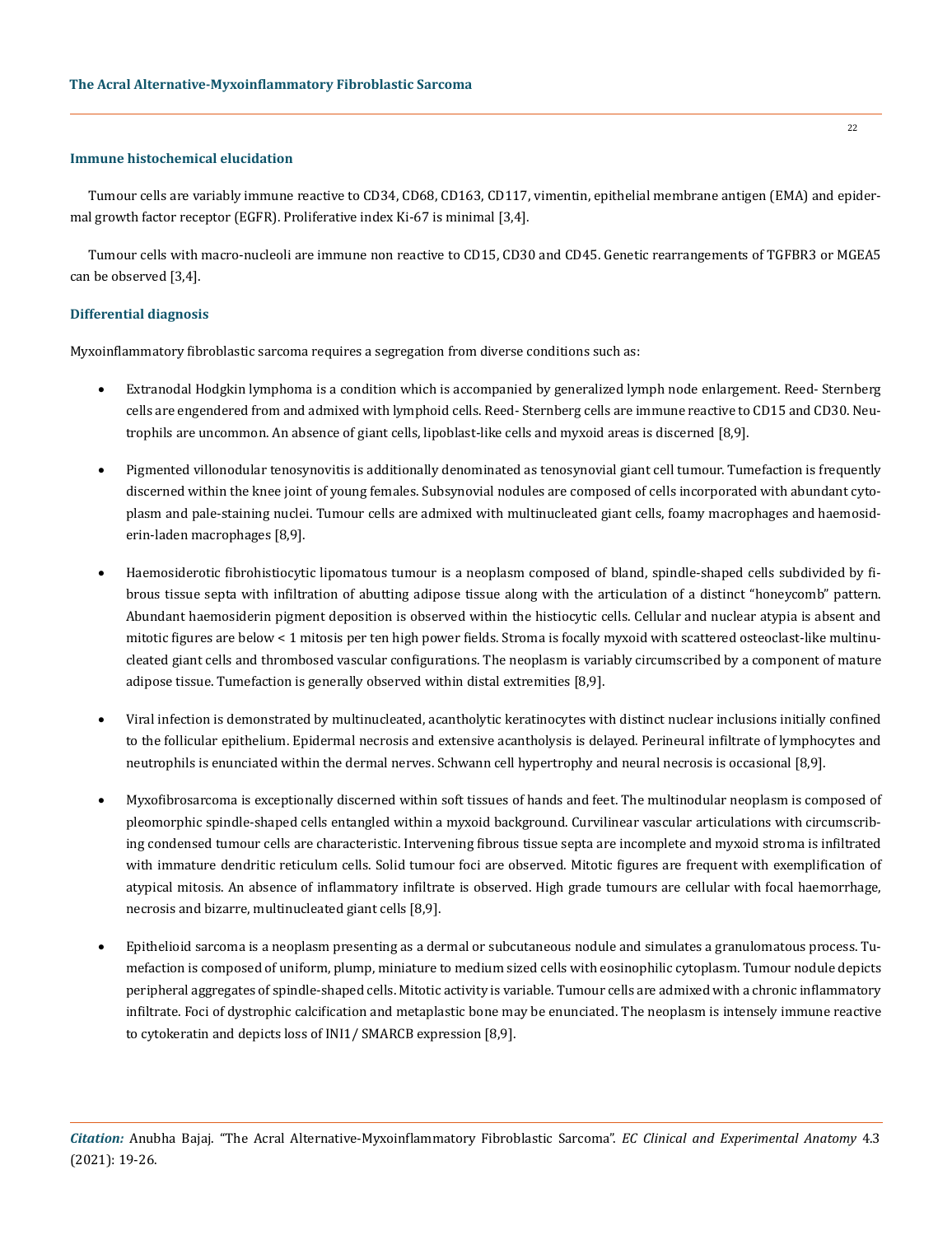- Rosai Dorfman disease is a condition where emperipolesis is commonly discerned although myxoid areas and intra-nuclear viral-like inclusions are absent. Plasma cells are abundant and numerous Russell bodies are discerned along with distended nodal sinuses, capsular and peri-capsular inflammation and fibrosis. Plasma cells circumscribe venules with prominent endothelium. Tumour cells are immune reactive to CD30, CD14, CD68 and S100 protein [8,9].
- Pleomorphic liposarcoma is a well circumscribed, non encapsulated, infiltrative neoplasm composed of true pleomorphic lipoblasts. Enhanced mitotic activity of around 25 mitosis per 10 high power fields along with atypical mitotic figures and an absence of accompanying inflammatory infiltrate is discerned. The high grade neoplasm depicts tumour cells imbued with enlarged, spherical or bizarre nuclei [8,9]. Haemangiopericytoma-like foci and extracellular and intracellular hyaline droplets are observed. The neoplasm is exceptionally exemplified within soft tissues of hands and feet [8,9].
- Tenosynovitis is an inflammatory condition where constituent enlarged, atypical cells are absent [9].

## **Therapeutic options**

Myxoinflammatory fibroblastic sarcoma can be adequately treated by localized surgical excision with a wide periphery of normal, uninvolved tissue. Radiation therapy may or may not be necessitated [8,9].

Localized tumour reoccurrence is common, especially in neoplasms composed of tumour cells with prominent atypical nuclei. Distant tumour metastasis are exceptional and are observed in around 1% instances. Tumours depicting localized reoccurrence can be subjected to comprehensive surgical extermination with a broad perimeter of uninvolved soft tissue and adjuvant radiation therapy [8,9].

Neoplasms with BRAF genetic mutation depict a propensity for localized tumour reoccurrence in the absence of distinct distant metastasis and may be treated by comprehensive surgical eradication with a broad perimeter of normal tissue and neoadjuvant chemotherapy. Repetitive surgical excision may be employed, if required [8,9].



*Figure 1: Myxoinflammatory fibroblastic sarcoma depicting a multinodular appearance with foci of fibrosis and a superimposed atrophic epidermal layer [10].* 



*Figure 2: Myxoinflammatory fibroblastic sarcoma delineating plump, spindle-shaped cells admixed with inflammatory cells as the neutrophils, lymphocytes eosinophils and mitotic figures [10].* 

*Citation:* Anubha Bajaj. "The Acral Alternative-Myxoinflammatory Fibroblastic Sarcoma". *EC Clinical and Experimental Anatomy* 4.3 (2021): 19-26.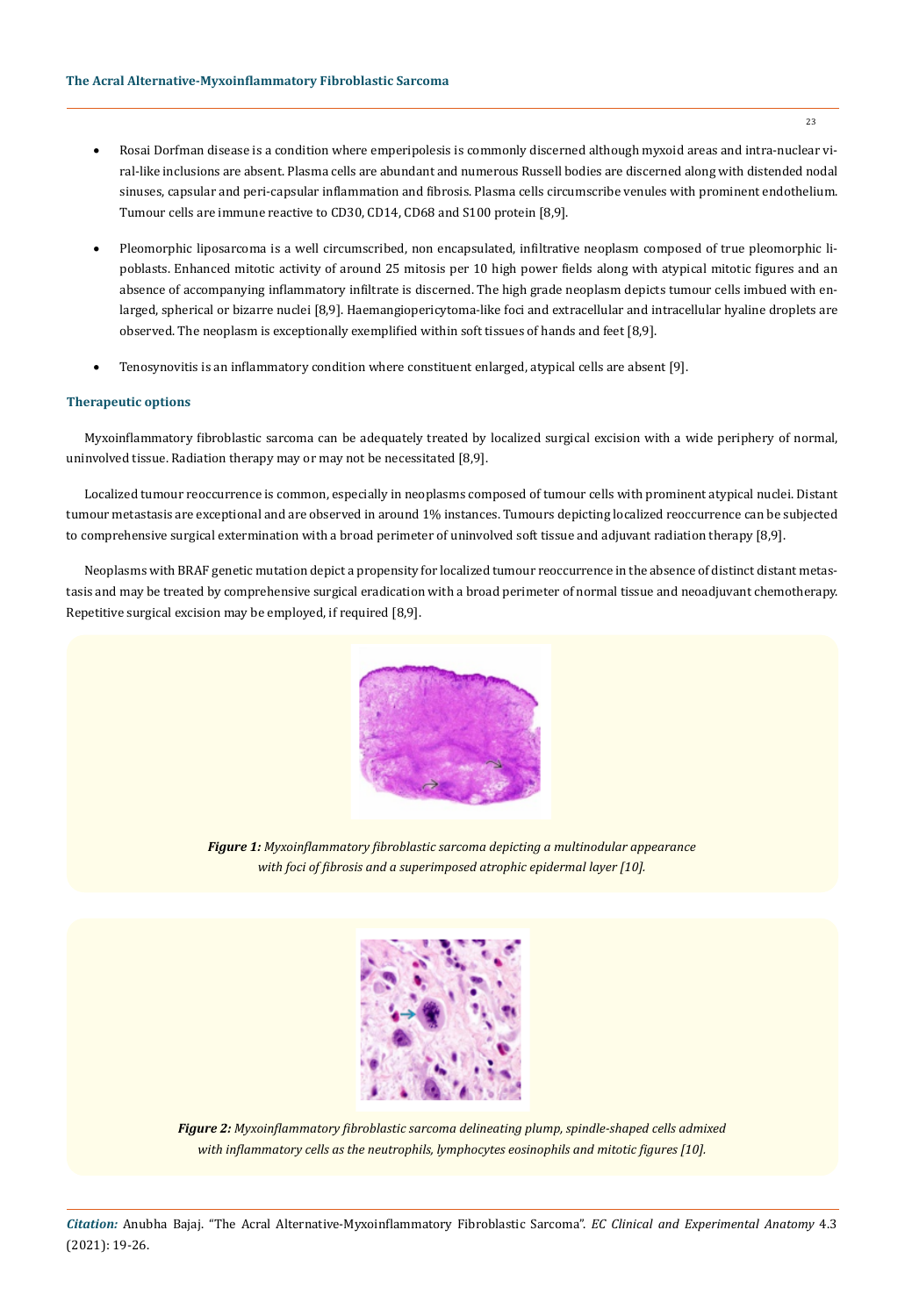

*Figure 3: Myxoinflammatory fibroblastic sarcoma demonstrating plump spindle-shaped cells admixed with variable inflammatory cells as mature lymphocytes, neutrophils, eosinophils and virocyte-like cells scattered in a dense, fibrotic stroma [11].* 



*Figure 4: Myxoinflammatory fibroblastic sarcoma depicting an intense inflammatory exudate of neutrophils, lymphocytes, eosinophils and giant cells intermingled with spindle-shaped cells and focal fibrosis [12].* 



*Figure 5: Myxoinflammatory fibroblastic sarcoma exemplifying spindle-shaped intermingled with inflammatory cells as mature lymphocytes, histiocytes, neutrophils and few giant cells scattered in a fibrotic stroma [13].* 

*Citation:* Anubha Bajaj. "The Acral Alternative-Myxoinflammatory Fibroblastic Sarcoma". *EC Clinical and Experimental Anatomy* 4.3 (2021): 19-26.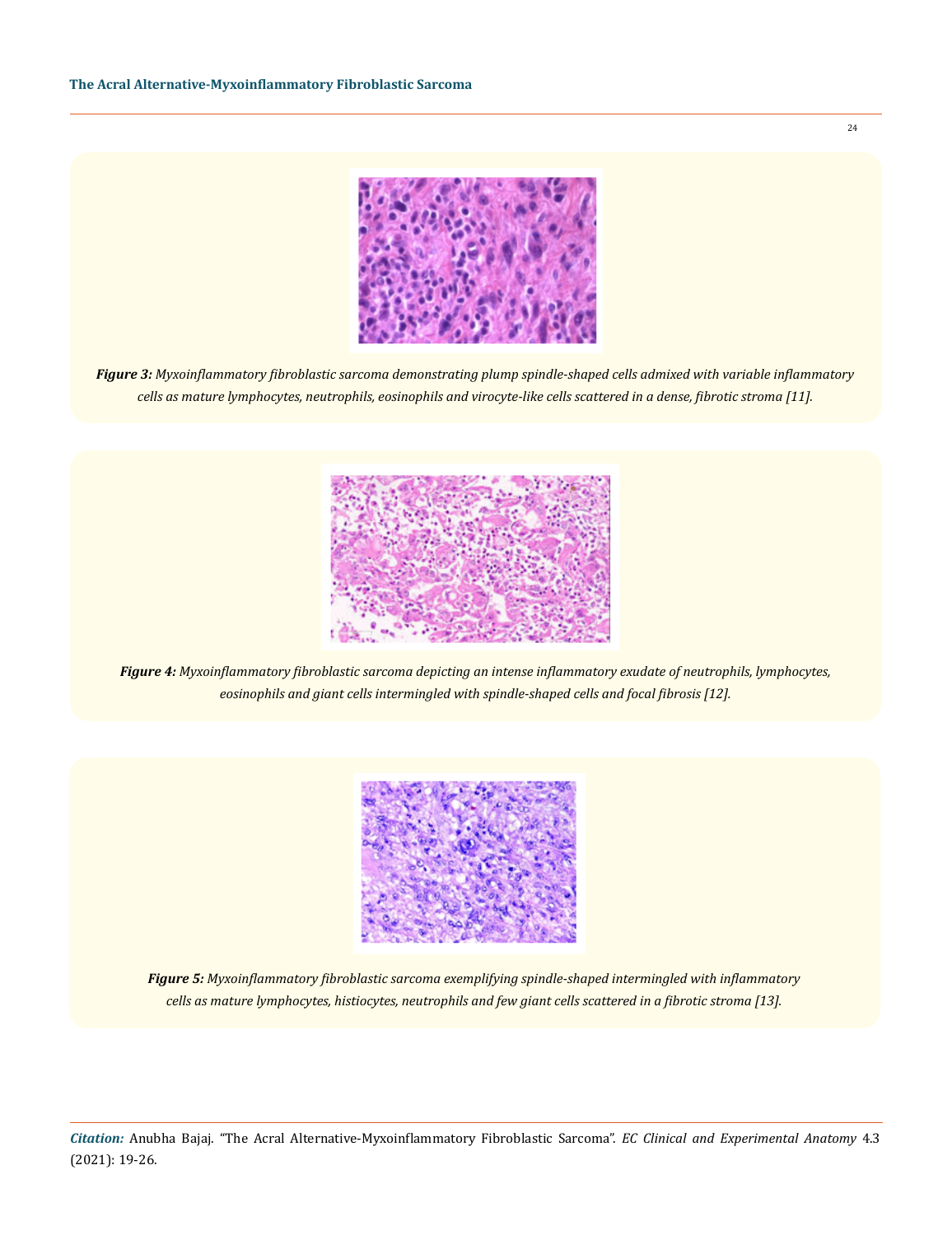

*Figure 6: Myxoinflammatory fibroblastic sarcoma exhibiting fascicles of spindle-shaped enmeshed within a fibrous tissue stroma with numerous lymphocytes, eosinophils, neutrophils and histiocytes [14].* 



*Figure 7: Myxoinflammatory fibroblastic sarcoma enunciating bands of spindles-shaped cells intermixed with inflammatory cells such as lymphocytes, histiocytes and neutrophils enmeshed within a fibrotic stroma [15].* 



*Figure 8: Myxoinflammatory fibroblastic sarcoma delineating spindle-shaped cells commingles with Reed-Sternberg-like giant cells, lymphocytes, neutrophils and eosinophils [16].*